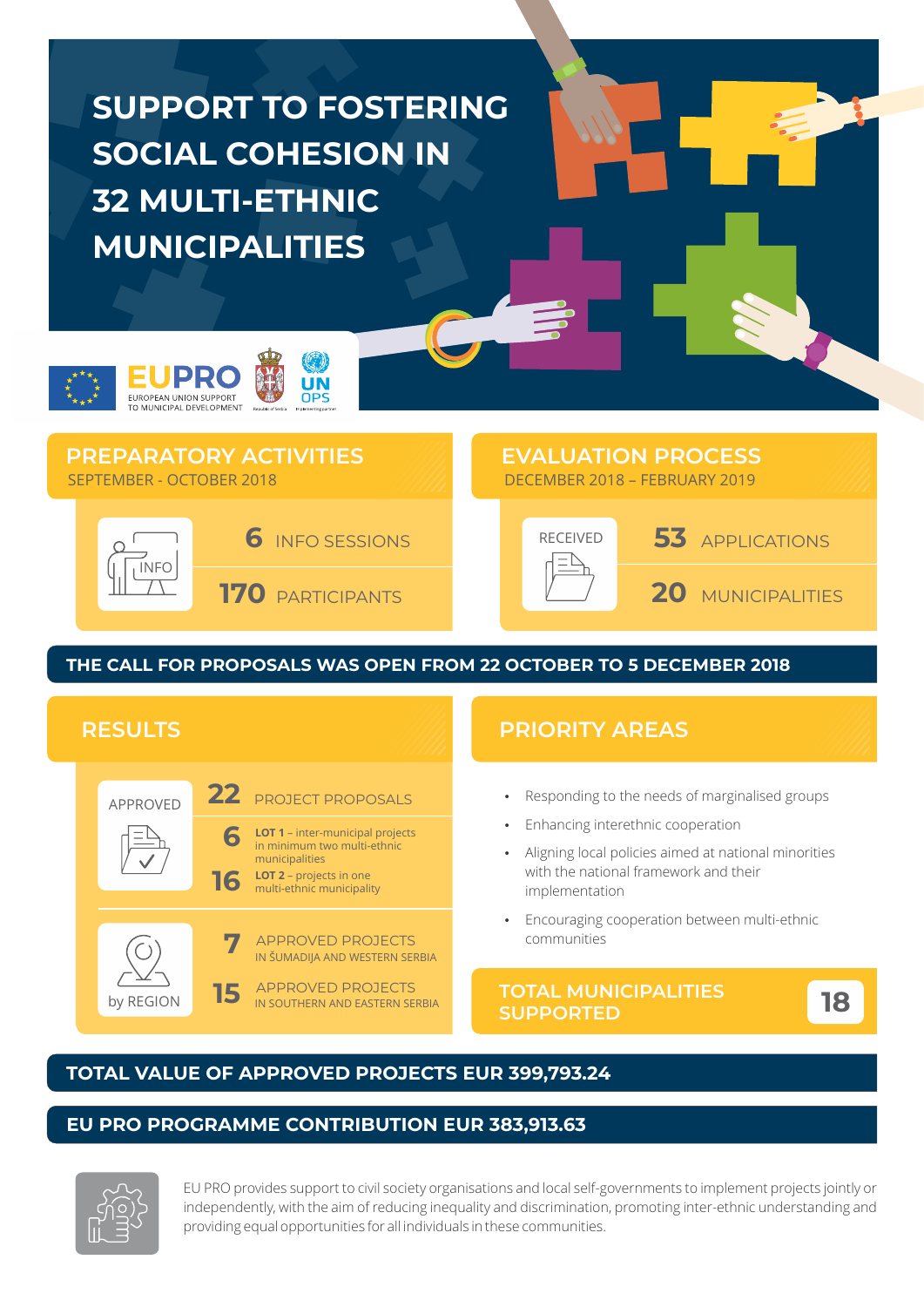**Project proposals approved for funding**<sup>1</sup>

| <b>LEAD</b><br>ORGANISATION/<br><b>INSTITUTION</b>                                         | PARTNER(S)<br>ORGANISATION/<br><b>INSTITUTION</b>                                                                                                                                                                       | <b>TARGET</b><br>MUNICIPALITY/IES                          | <b>CONTRIBUTION</b>                                                                             | <b>PROJECT TITLE</b><br><b>AND DESCRIPTION</b>                                                                                                                                                                                                                                                                                                                                                                                                                                                                                                                                                                                                                            |
|--------------------------------------------------------------------------------------------|-------------------------------------------------------------------------------------------------------------------------------------------------------------------------------------------------------------------------|------------------------------------------------------------|-------------------------------------------------------------------------------------------------|---------------------------------------------------------------------------------------------------------------------------------------------------------------------------------------------------------------------------------------------------------------------------------------------------------------------------------------------------------------------------------------------------------------------------------------------------------------------------------------------------------------------------------------------------------------------------------------------------------------------------------------------------------------------------|
| <b>Association</b><br>"Women`s Forum"<br>Prijepolje                                        | n/a                                                                                                                                                                                                                     | Prijepolje and<br>municipalities of<br>South West Serbia   | EU PRO<br>13,747 EUR<br>Co-funding<br><b>967 EUR</b><br><b>TOTAL VALUE</b><br><b>14,714 EUR</b> | <b>Media and diversity</b><br>Strengthening the capacities of the journalists working in<br>local media to objectively report on minority rights, raise<br>awareness and inform the public, particularly youth, on the<br>rights of national minorities and respect for cultural and<br>linguistic diversity. The project will also target high school<br>students who will be involved in developing material for<br>promoting interculturalism among their fellow students.                                                                                                                                                                                             |
| Association of<br>Roma Intellectuals                                                       | Municipality of<br>Vladičin Han                                                                                                                                                                                         | Vladičin Han                                               | EU PRO<br>14,232 EUR<br><b>TOTAL VALUE</b><br><b>14,232 EUR</b>                                 | Roma Information and Support Centre<br>Improving social inclusion of the Roma population through<br>five pronged approach. First aims at reduction in school<br>drop-out rates and higher interest of children in advanced<br>education. Second envisages provision of information<br>about the importance and mechanism of housing<br>legalisation. Third focuses on economic empowerment of<br>families through engagement in agriculture. Fourth and<br>fifth prong work on improved awareness of the importance<br>of prevention in health care and better availability of social<br>protection measures respectively.                                                |
| <b>Muscular</b><br><b>Dystrophy</b><br>Association of<br>Jablanica<br><b>District</b>      | Association of<br>People with<br>Paraplegia Vranje                                                                                                                                                                      | Leskovac,<br>Vranje,<br>Bujanovac<br>and Preševo           | EU PRO<br>14,808 EUR<br><b>TOTAL VALUE</b><br><b>14,808 EUR</b>                                 | Relaxation of the body and brilliance of the mind<br>Cultivating psycho-social and health status of persons<br>with disabilities (PWD) in Jablanica and Pčinja Districts<br>through introduction of an innovative therapeutic<br>programme and teaching PWDs to independently practice<br>therapeutic massage and art therapy.                                                                                                                                                                                                                                                                                                                                            |
| <b>Association</b><br>"New Vision"<br>Prijepolje                                           | Association "Women's<br>Initiative" Priboj, the<br>National Library "Dositej<br>Obradović" Novi Pazar,<br>the Cultural Centre<br>Sjenica, the National<br>Library "Dr Ejup Mušović"<br>Tutin                            | Prijepolje,<br>Priboj,<br>Novi Pazar,<br>Sjenica,<br>Tutin | EU PRO<br>27,707 EUR<br>Co-funding<br>1,268 EUR<br><b>TOTAL VALUE</b><br>28,975 EUR             | Inclusive Protection of Intangible Heritage - A<br><b>Bridge between Cultures</b><br>Improving the level of cooperation and trust between<br>Serbian and Bosniak communities through promotion of<br>interculturalism and protection of intangible cultural<br>heritage in the region. Additionally, inclusive and<br>integrative instruments will be created through dialogue<br>and cross-sectorial cooperation of relevant regional<br>actors and experts at national level, to advance the<br>cooperation between the two communities.                                                                                                                                |
| Citizens'<br><b>Association</b><br>"Village" -<br>Movement for<br><b>Rural Development</b> | Vlach's Association<br>"Primovara" Zlot village,<br>Local Community Office<br>Brestovac village, Web<br>Team "Bor 030", Folk<br>Ensemble "Đido",<br>Brestovac village,<br>Association of Young<br>Researchers, Bor City | Bor                                                        | EU PRO<br>14,791 EUR<br><b>TOTAL VALUE</b><br><b>14,791 EUR</b>                                 | <b>Education for Emancipation</b><br>The overall objective of the project is to contribute to the<br>social cohesion and inclusion of unemployed women,<br>especially those from rural areas of Bor. The women will<br>participate in know-how trainings that will improve their<br>knowledge and skills relevant to tourism activities,<br>ultimately improving their socio-economic position and<br>contributing to rural and local tourism development.<br>Relevant rural and tourism development organisations<br>will be engaged through a study tour that will assist in<br>learning how to best support business establishment and<br>improve local tourist offer. |
| <b>Multiple Sclerosis</b><br>Association of<br>Pčinja District                             | n/a                                                                                                                                                                                                                     | Vranje                                                     | EU PRO<br>14,804 EUR<br>Co-funding<br>2,046 EUR<br><b>TOTAL VALUE</b><br><b>16,850 EUR</b>      | We create, hence we exist - one step further<br>Economic, social and psychological empowerment of<br>women with multiple sclerosis (MS) and Roma women by<br>organising joint workshops for developing handcraft<br>skills, followed by a cooperative or individual sale<br>exhibitions to market their crafts.                                                                                                                                                                                                                                                                                                                                                           |

*The projects are listed according to the alphabetic order of the names of the local self-governments <sup>1</sup>*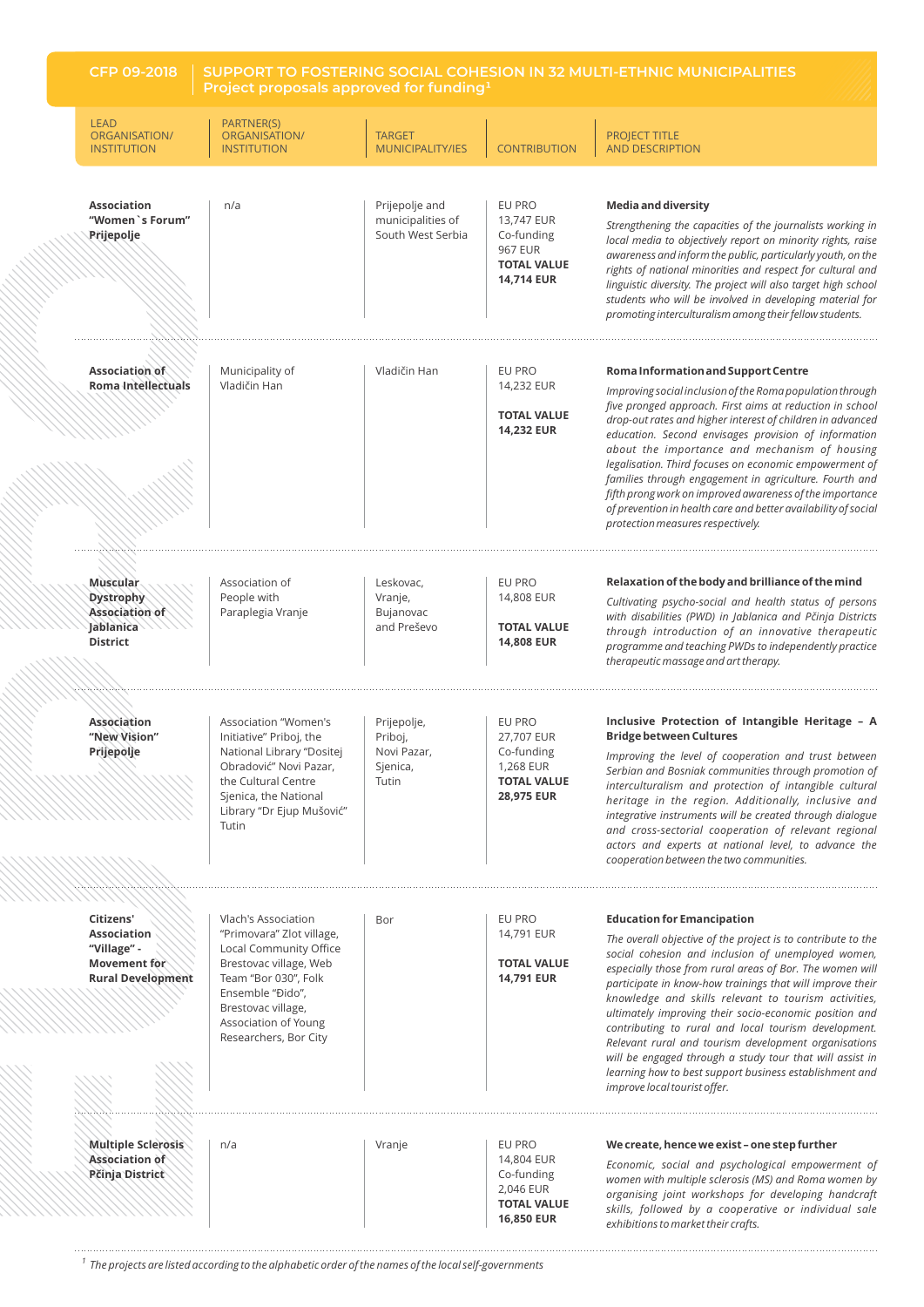| <b>CFP 09-2018</b>                                                                                                     | SUPPORT TO FOSTERING SOCIAL COHESION IN 32 MULTI-ETHNIC MUNICIPALITIES<br>Project proposals approved for funding <sup>1</sup> |                                                  |                                                                                            |                                                                                                                                                                                                                                                                                                                                                                                                                                                                                                                                                                                                                                           |
|------------------------------------------------------------------------------------------------------------------------|-------------------------------------------------------------------------------------------------------------------------------|--------------------------------------------------|--------------------------------------------------------------------------------------------|-------------------------------------------------------------------------------------------------------------------------------------------------------------------------------------------------------------------------------------------------------------------------------------------------------------------------------------------------------------------------------------------------------------------------------------------------------------------------------------------------------------------------------------------------------------------------------------------------------------------------------------------|
| <b>LEAD</b><br>ORGANISATION/<br><b>INSTITUTION</b>                                                                     | PARTNER(S)<br>ORGANISATION/<br><b>INSTITUTION</b>                                                                             | <b>TARGET</b><br>MUNICIPALITY/IES                | <b>CONTRIBUTION</b>                                                                        | <b>PROJECT TITLE</b><br><b>AND DESCRIPTION</b>                                                                                                                                                                                                                                                                                                                                                                                                                                                                                                                                                                                            |
| Citizens'<br><b>Association</b><br>"Handicrafts of<br>Lùžnica - Women's<br>Ethno Centre"                               | Association "Caribrod",<br>the Municipality of<br>Dimitrovgrad, the<br>Municipality of<br>Babušnica                           | Dimitrovgrad and<br>Babušnica                    | EU PRO<br>29,855 EUR<br><b>TOTAL VALUE</b><br>29,855 EUR                                   | <b>Organic Zone</b><br>Economic empowerment of unemployed people (mostly<br>women) from rural areas in Babušnica and Dimitrovgrad<br>municipalities through training and equipping them to<br>commence organic farming. Additionally, the placement of<br>their products will be secured through development and<br>promotion of corporate gifts.                                                                                                                                                                                                                                                                                         |
| <b>Municipal</b><br>Association for<br><b>Assisting Children</b><br>and People with<br><b>Disabilities</b><br>"Breeze" | Municipality<br>of Sjenica                                                                                                    | Sjenica                                          | EU PRO<br>14,931 EUR<br><b>TOTAL VALUE</b><br>14,931 EUR                                   | Construction of summer classrooms and inclusive<br>activities<br>Improving the quality of life of children and youth with<br>disabilities (CYWD) and enhancing social cohesion in their<br>peer groups. The project envisages various infrastructural<br>improvements to the day care centre for CYWD including<br>the construction of the playground, summer classrooms<br>and improving the main yard which is shared with the local<br>kindergarten. Additionally, inclusive workshops will be<br>organised with the participation of the primary and<br>secondary school children.                                                    |
| Citizens'<br>Association<br>"NEXUS-<br>Vranje"                                                                         | Citizens' Association<br>"IMPULS" Tutin                                                                                       | Vranje<br>and<br>Tutin                           | EU PRO<br>29,968 EUR<br><b>TOTAL VALUE</b><br>29,968 EUR                                   | Improvement of inter-ethnic cooperation between<br>Vranje and Tutin through empowerment of women<br>and girls from ethnic minority groups and networking<br>of relevant actors from the local communities<br>Enhancing the social inclusion and active engagement in<br>social change of women and girls from ethnic minority<br>groups in Vranje and Tutin through inter-municipal<br>cooperation of relevant social actors. Simultaneously the<br>employees of educational institutions will be trained in<br>innovative methods of intercultural teaching.                                                                             |
| Union of Health<br>Workers of Roma<br>Nationality of<br>the Republic of<br>Serbia, Vranje                              | n/a                                                                                                                           | Vranje,<br>Surdulica,<br>Babušnica<br>and Bojnik | EU PRO<br>11,992 EUR<br><b>TOTAL VALUE</b><br>11,992 EUR                                   | Caravan of Health 2019<br>Improving the health status of Roma population in South<br>Serbia through provision of preventive health care services<br>and by raising awareness about health care and disease<br>prevention among the target group.                                                                                                                                                                                                                                                                                                                                                                                          |
| Citizens'<br>Association<br>"Kokoro" Bor                                                                               | Centre for<br>Social Work Bor                                                                                                 | Bor                                              | EU PRO<br>14,961 EUR<br><b>TOTAL VALUE</b><br>14,961 EUR                                   | Mobilising resources for inclusion of marginalised<br>and vulnerable groups while empowering social<br>cohesion in Bor<br>Improving the access to education and ensuring better<br>career prospects for the members of marginalised youth<br>in Bor in order to increase their employability. This will be<br>ensured through organisation of support classes, courses<br>of professional orientation, youth counselling, by<br>empowering parents/guardians to support children in<br>continuing education and vocation selection and by<br>fostering inter-sectorial cooperation between institutions<br>working with children in need. |
| Municipality of<br>Surdulica                                                                                           | Association for<br><b>Education of Roma</b><br>people; Association<br>of Table Tennis<br>Players                              | Surdulica                                        | EU PRO<br>11,044 EUR<br>Co-funding<br>1,953 EUR<br><b>TOTAL VALUE</b><br><b>12,997 EUR</b> | We socialise and play in Belo Polje<br>Including the Roma children in sports activities, providing<br>sporting opportunities and raising public awareness on<br>the importance of healthy living for children in the village<br>of Belo Polje in the Surdulica municipality. The project<br>foresees equipping the Day Centre for Refugees and<br>Displaced facilities, currently utilised by the local<br>community for sports and social gatherings, to be used for<br>sporting events.                                                                                                                                                 |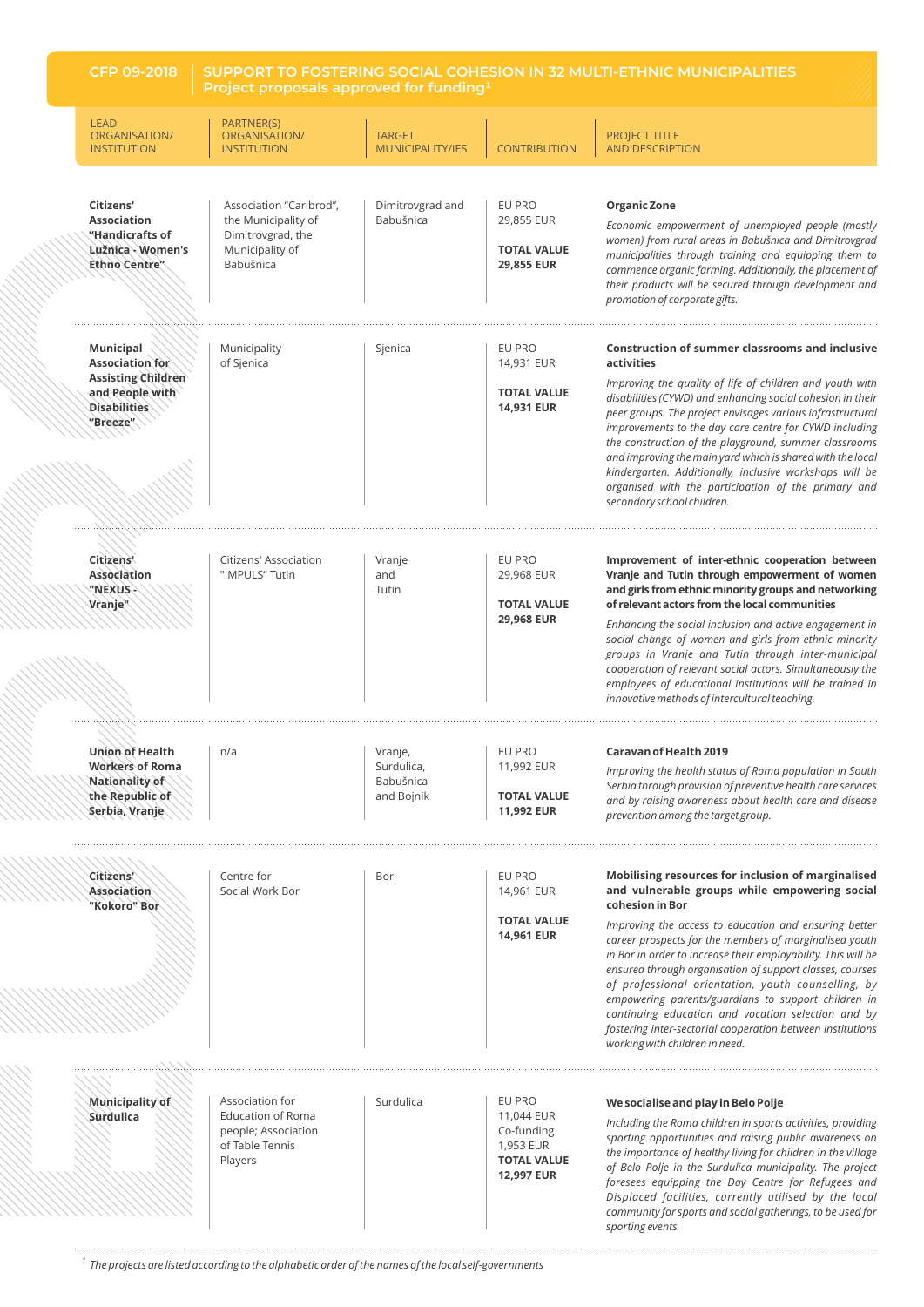**CFP 09-2018 SUPPORT TO FOSTERING SOCIAL COHESION IN 32 MULTI-ETHNIC MUNICIPALITIES Project proposals approved for funding**<sup>1</sup>

| <b>LEAD</b><br>ORGANISATION/<br><b>INSTITUTION</b>          | PARTNER(S)<br>ORGANISATION/<br><b>INSTITUTION</b>      | <b>TARGET</b><br><b>MUNICIPALITY/IES</b> | <b>CONTRIBUTION</b>                                                                 | <b>PROJECT TITLE</b><br><b>AND DESCRIPTION</b>                                                                                                                                                                                                                                                                                                                                                                                                                                                                     |
|-------------------------------------------------------------|--------------------------------------------------------|------------------------------------------|-------------------------------------------------------------------------------------|--------------------------------------------------------------------------------------------------------------------------------------------------------------------------------------------------------------------------------------------------------------------------------------------------------------------------------------------------------------------------------------------------------------------------------------------------------------------------------------------------------------------|
| Women's<br><b>Association</b><br><b>ROSE</b>                | n/a                                                    | Lebane                                   | EU PRO<br>14,711 EUR<br><b>TOTAL VALUE</b><br><b>14,711 EUR</b>                     | The roads of small economies in the countryside<br>Creating conditions for rural women to better use all<br>agricultural and non-agricultural resources in the rural<br>areas of the Lebane municipality and creating conditions<br>for sustainable agricultural production in mountain<br>villages.                                                                                                                                                                                                               |
| Women's<br><b>Initiative</b><br>Priboj                      | n/a                                                    | Priboj                                   | EU PRO<br>14,885 EUR<br><b>TOTAL VALUE</b><br><b>14,885 EUR</b>                     | Empower, Engage and Increase the Visibility of<br><b>Rural Women</b><br>Advancing the preservation of the cultural and traditional<br>values of the Serbian and Bosniak communities in the<br>rural areas of Priboj. By purchasing two machines for fruit<br>processing, traditional local foods production will be<br>revived, creating income generating opportunities for<br>rural households and subsequently contributing to social<br>development, enhanced tourist offer and inter-ethnic<br>understanding. |
| Association of<br>People with<br>Paraplegia<br>Novi Pazar   | n/a                                                    | Novi Pazar                               | EU PRO<br>12,952 EUR<br>Co-funding<br>1,124 EUR<br><b>TOTAL VALUE</b><br>14,076 EUR | Improvement of the life and needs of the persons<br>with disabilities - We live with you<br>Improving the living conditions of PWDs by enhancing their<br>mobility through provision of repairing services for the<br>existing mobility and orthopaedic devices, purchase of the<br>new ones and their maintenance. Additionally the project<br>will raise awareness on the issues affecting the PWDs by<br>organising round tables and workshops on these topics.                                                 |
| Youth Forum for<br><b>Roma</b> Education                    | CSO "Roma<br>Cultural Centre"                          | Vranje and<br>Bujanovac                  | EU PRO<br>29,436 EUR<br><b>TOTAL VALUE</b><br>29,436 EUR                            | <b>Changes for Roma</b><br>Improving access to work of hard-to-employ categories of<br>Roma population, through organisation of vocational<br>trainings and internships, workshops for active job search,<br>provision of grants for business starting and networking<br>with the local institutions and business sector.                                                                                                                                                                                          |
| <b>Association of</b><br><b>Psychologists</b><br>Novi Pazar | Citizens<br>Association<br>"Đurđevdan"<br>Bela Palanka | Novi Pazar and<br>Bela Palanka           | EU PRO<br>29,827 EUR<br>Co-funding<br>8,301 EUR<br><b>TOTAL VALUE</b><br>38,128 EUR | <b>Inclusive Academy</b><br>Contributing to increased employability of vulnerable<br>populations (young people with disabilities and Roma) in<br>municipalities of Novi Pazar and Bela Palanka, by building<br>more knowledgeable and skilled labour force, promoting<br>social inclusion of target groups and creating<br>opportunities for improving their living standard.                                                                                                                                      |
| Association of<br>Roma Women<br>Bujanovac                   | Municipality of<br>Bujanovac                           | Bujanovac                                | EU PRO<br>12,895 EUR<br><b>TOTAL VALUE</b><br><b>12,895 EUR</b>                     | Economic empowerment of Roma women in<br><b>Bujanovac</b><br>Economic empowerment of low-qualified women from<br>Roma settlements in Bujanovac through organisation of<br>vocational trainings and certification and through<br>forming partnerships with National Employment Service<br>and business sector in order to increase employment<br>opportunities of the target group.                                                                                                                                 |
| <b>CSO "ARKA-</b><br>Lebane"                                | Elementary school<br>"Vuk Karadžić"                    | Lebane                                   | EU PRO<br>14,610 EUR<br><b>TOTAL VALUE</b><br><b>14,610 EUR</b>                     | With education to success<br>Improving the quality of education and reducing dropout<br>rates of Roma children in the elementary school "Vuk<br>Karadžić" in Lebane, through training of teachers, work<br>with parents and provision of direct educational support.                                                                                                                                                                                                                                               |

*The projects are listed according to the alphabetic order of the names of the local self-governments <sup>1</sup>*